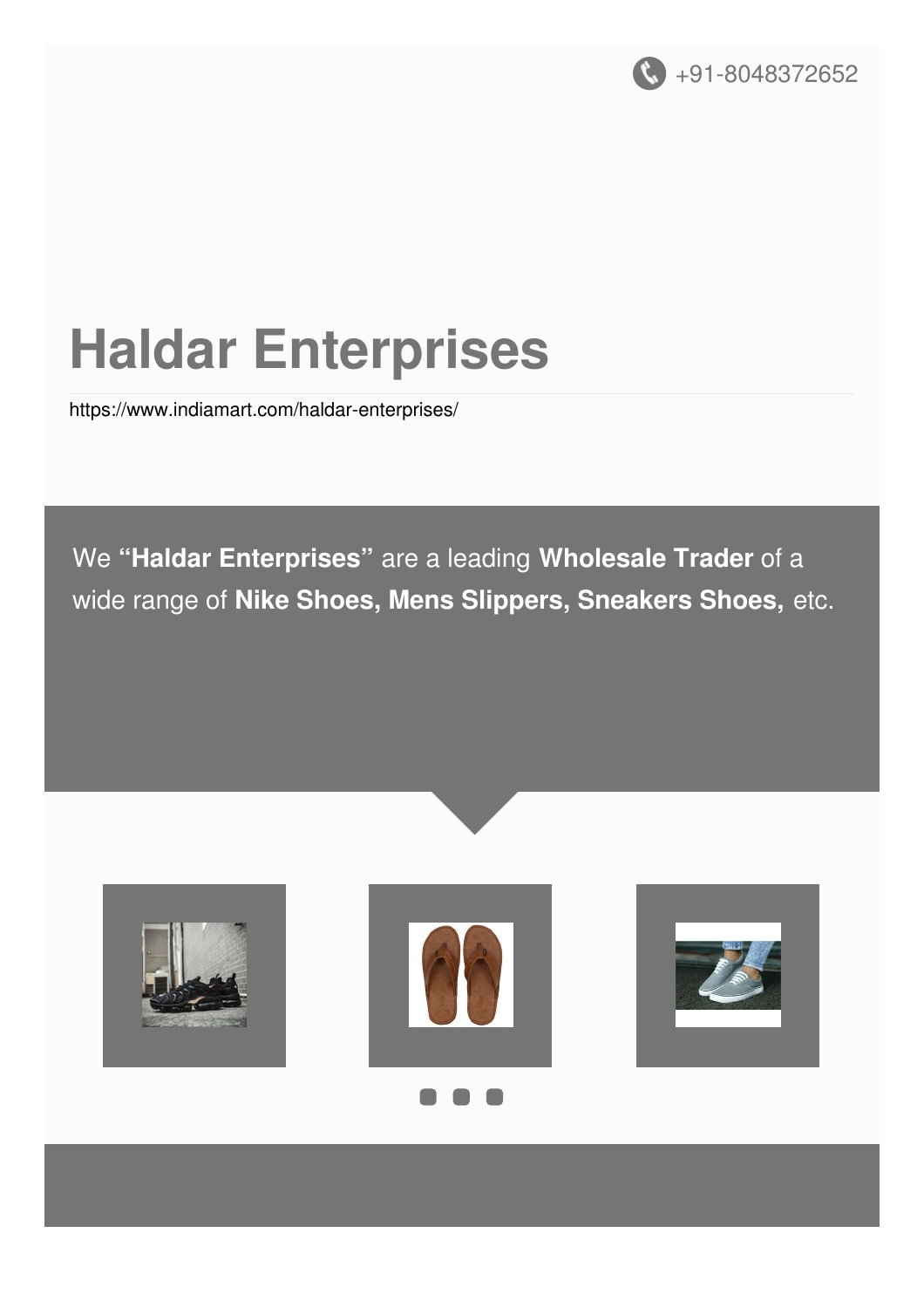### About Us

Established as a **Proprietor** firm in the year **2020** at **Ghaziabad (Uttar Pradesh, India),** we **"Haldar Enterprises"** are a leading **Wholesale Trader** of a wide range of **Nike Shoes, Mens Slippers, Sneakers Shoes,** etc. We procure these products from the most trusted and renowned vendors after stringent market analysis. Further, we offer these products at reasonable rates and deliver these within the promised time-frame. Under the headship of **"Mr. Chandan Haldar" (Proprietor),** we have gained a huge clientele across the nation.

#### **For more information, please visit**

<https://www.indiamart.com/haldar-enterprises/profile.html>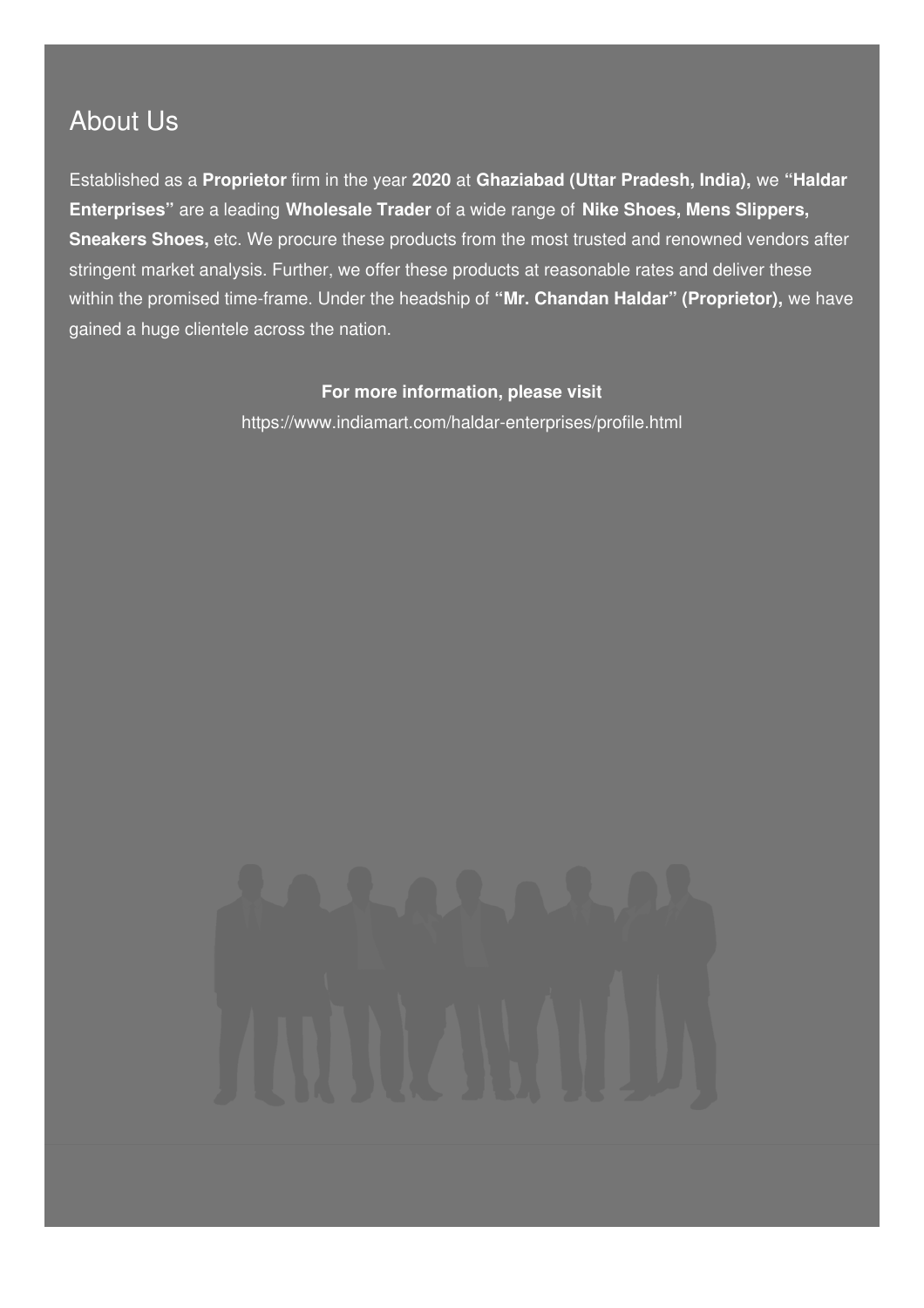#### **NIKE SHOES**



Mens Nike Air VaporMax Plus **Sneakers Shoes** 



Nike Socks Shoes



Nike Epic React Sports Shoes



Nike Epic React Sports Shoes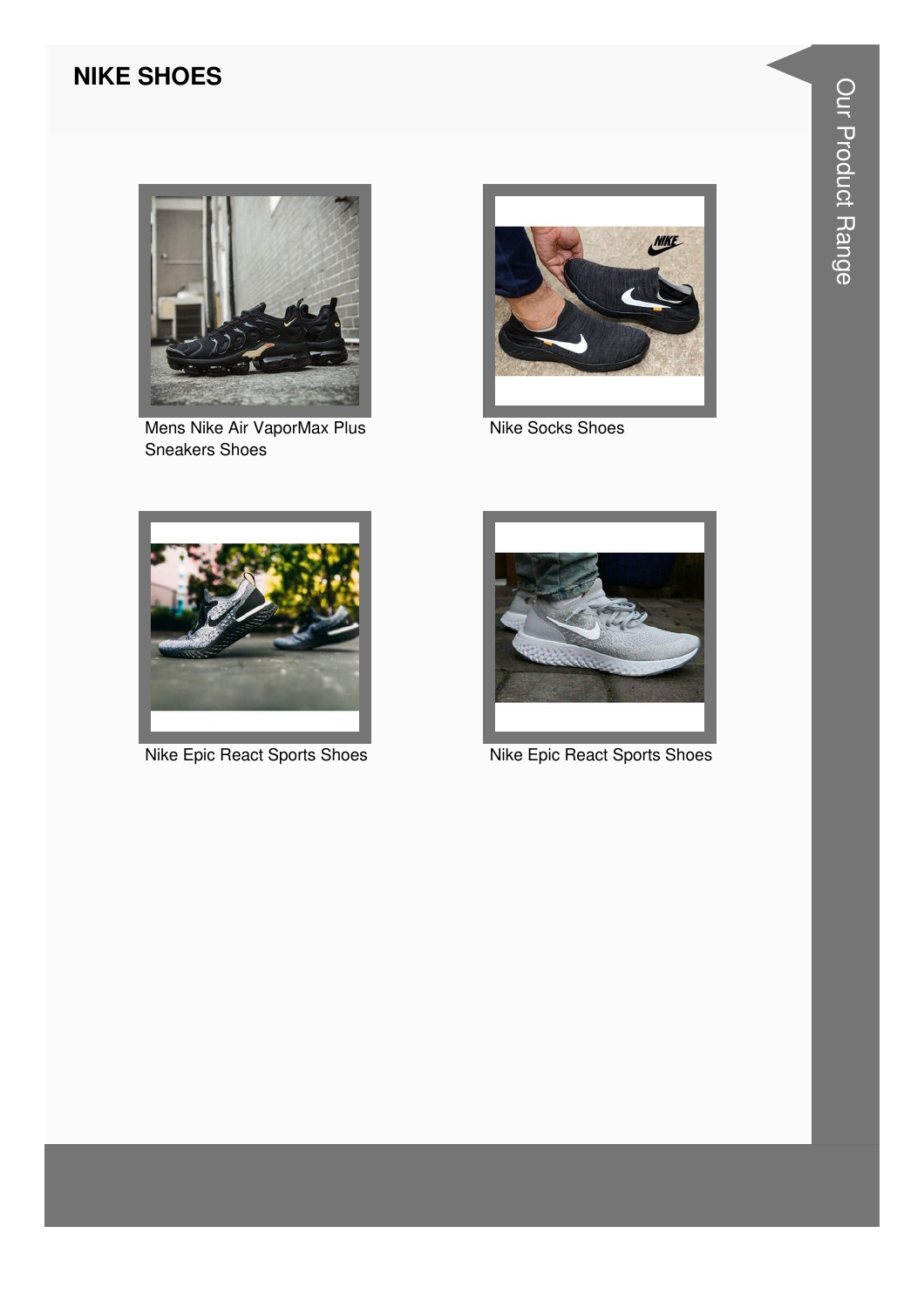#### **MENS SLIPPERS**



Men Daily Wear Slippers Men Rubber Slippers





Mens Formal Superdry Slippers



Mens Casual Wear Superdry Slippers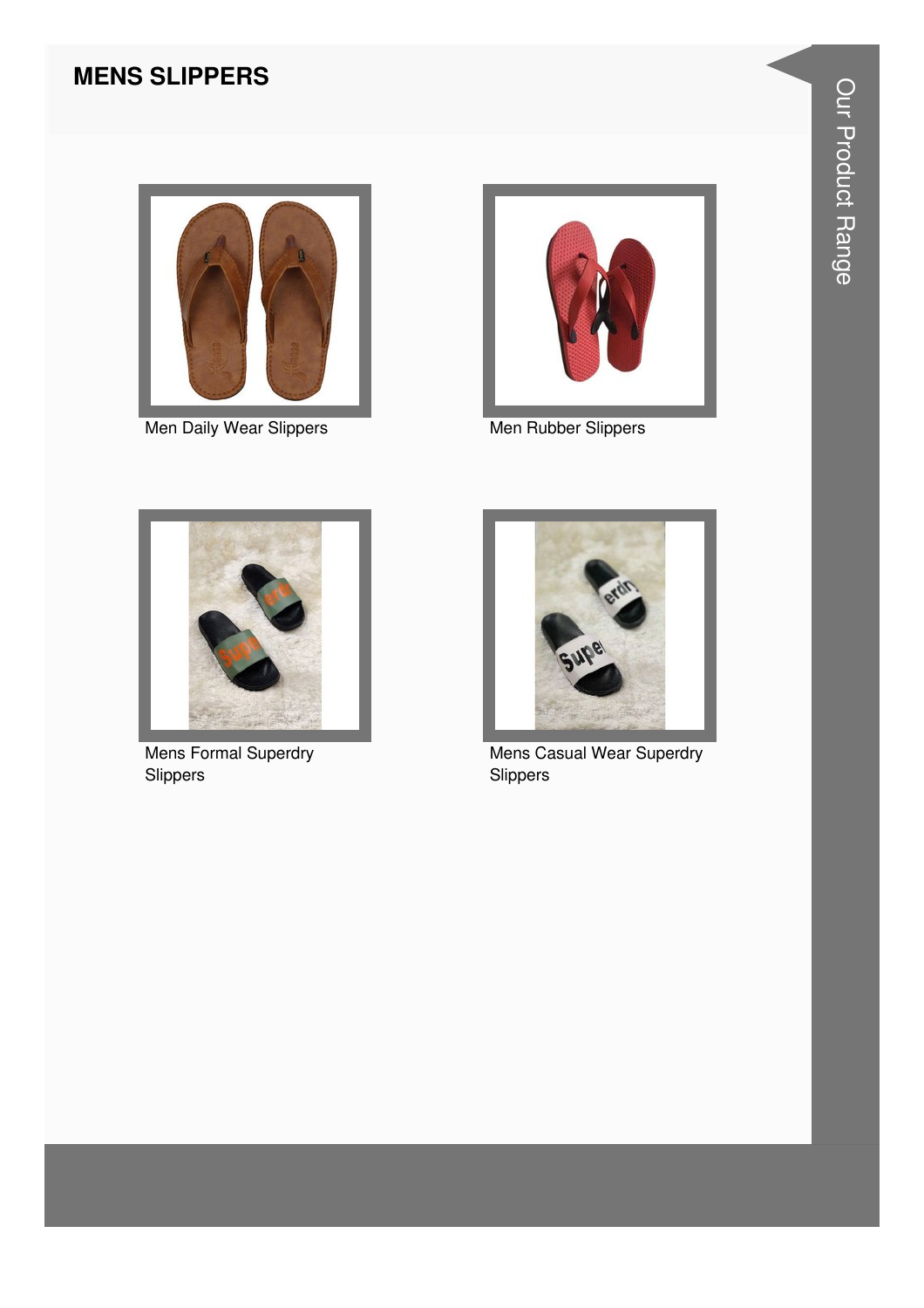#### **VANS SHOES**



Vans Casual Shoes



Vans Mens Casual Shoes



Vans Casual Shoes



Vans Blue Casual Shoes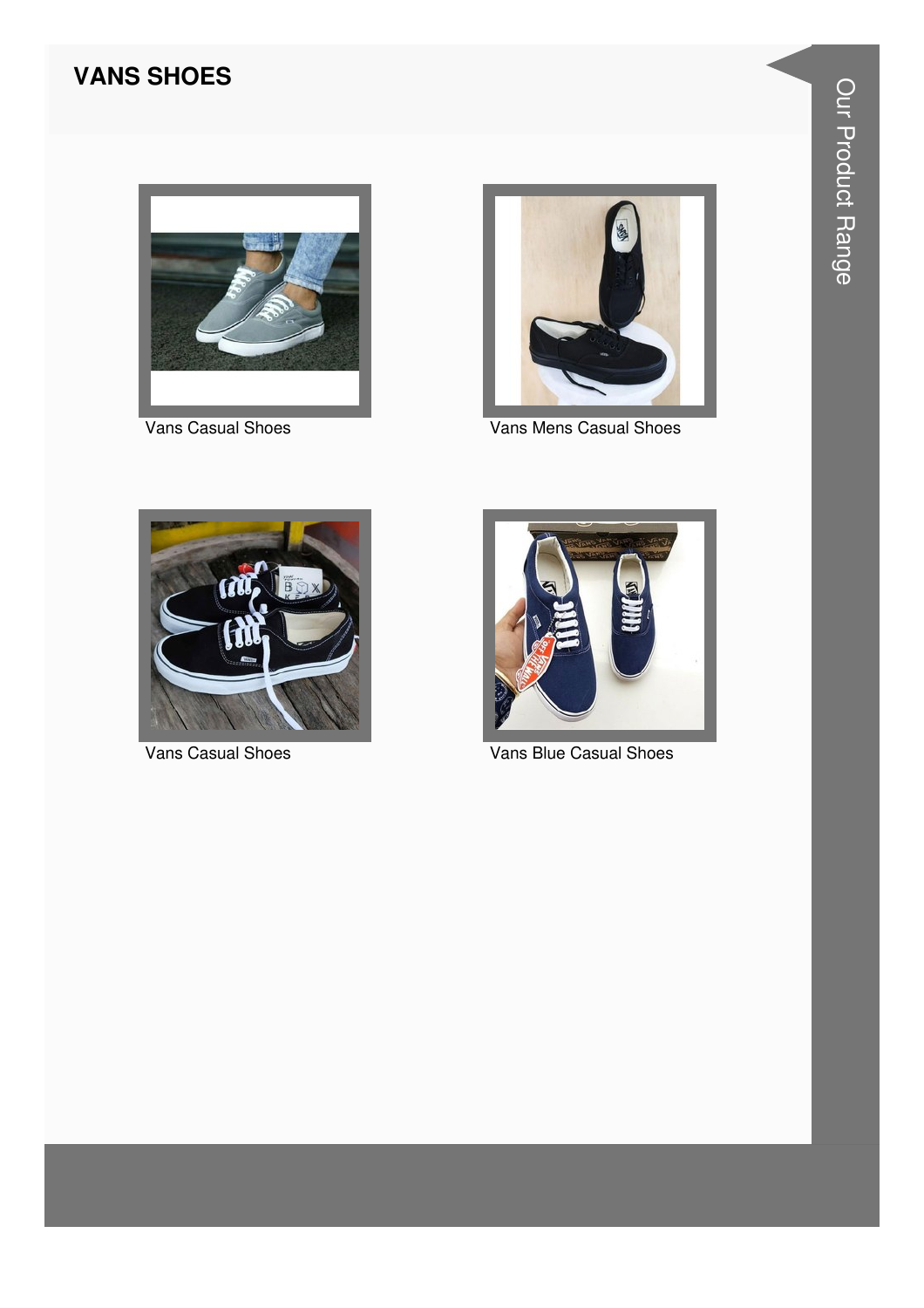#### **ADIDAS SHOES**



**Adidas Sports Shoes** 



Adidas Sports Shoes



**Adidas Sports Shoes** 



**Adidas Sports Shoes**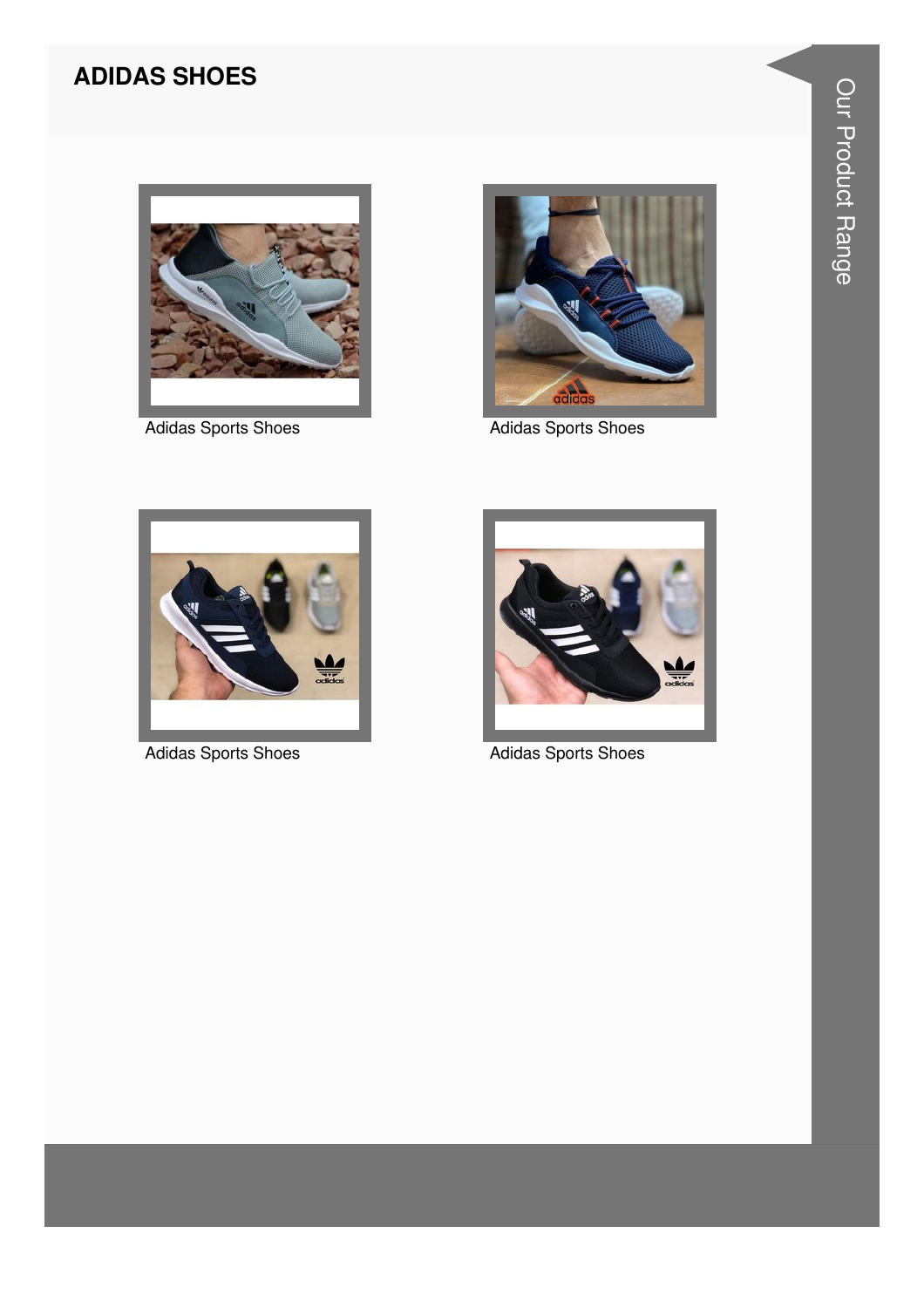#### **SNEAKERS SHOES**



Mens Designer Sneakers Shoes



Men Casual Sneaker Shoes



Men Designer Casual Sneaker Shoes



White Nike Sneakers Shoes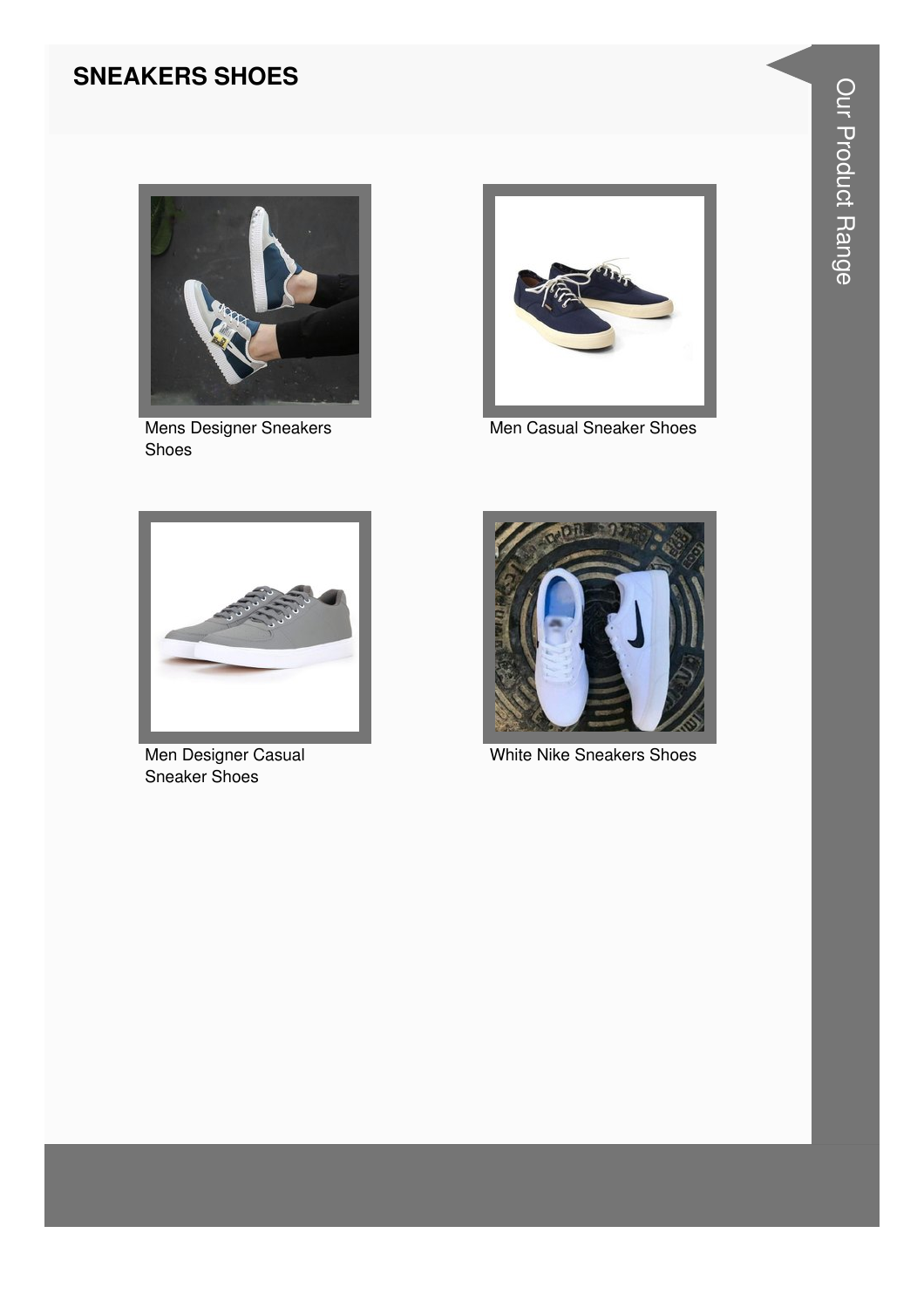#### **ALBERTO FERMANI SHOES**



Men Alberto Fermani Formal Shoes



Black Formal Men Leather Shoes



Men Alberto Fermani Formal Shoes



Men Alberto Fermani Formal Shoes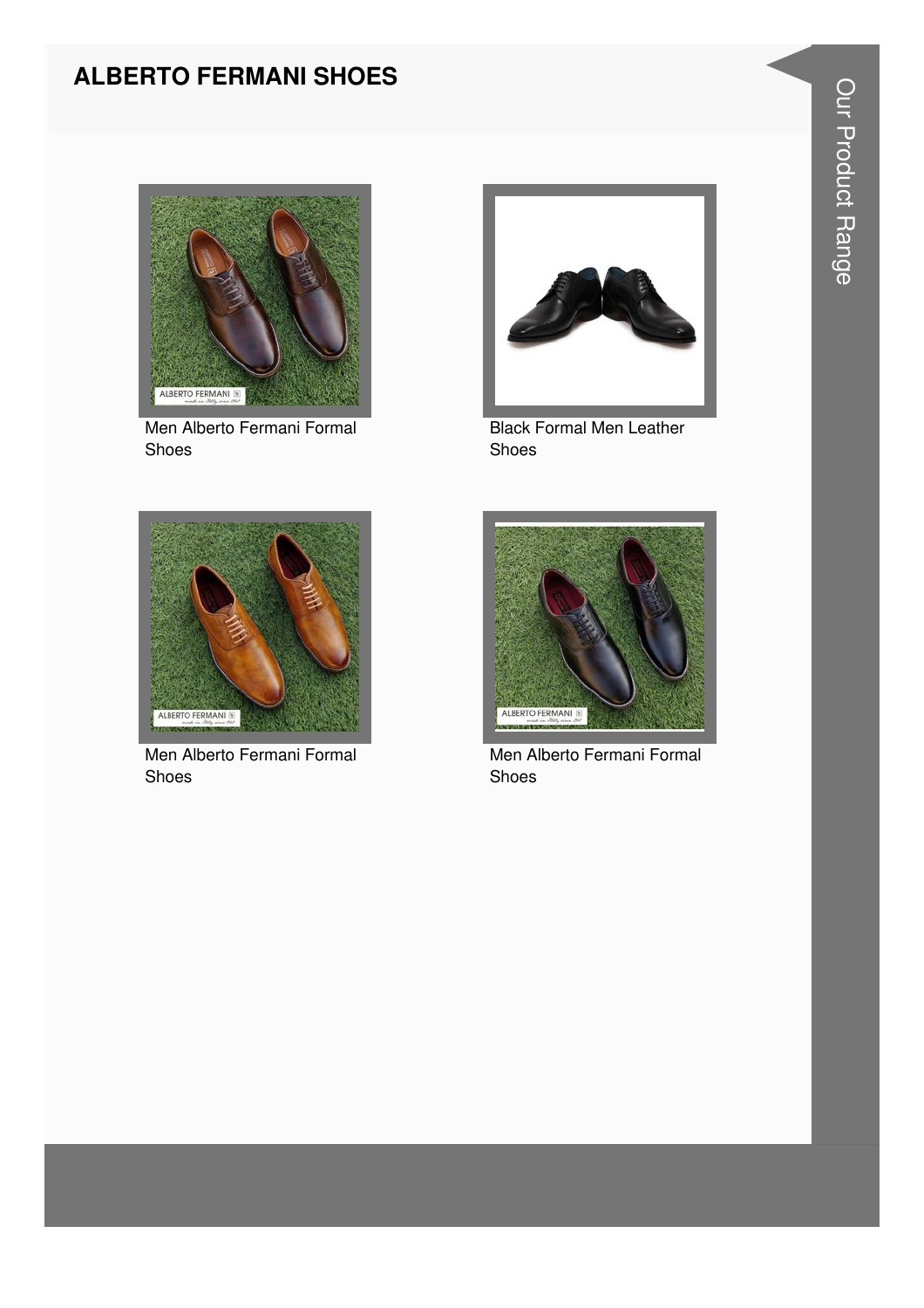#### **GOGA MAX SHOES**



Skechers Goga Max Grey Casual Shoes



Skechers Goga Max Casual Shoes



Skechers Goga Max Blue Casual Shoes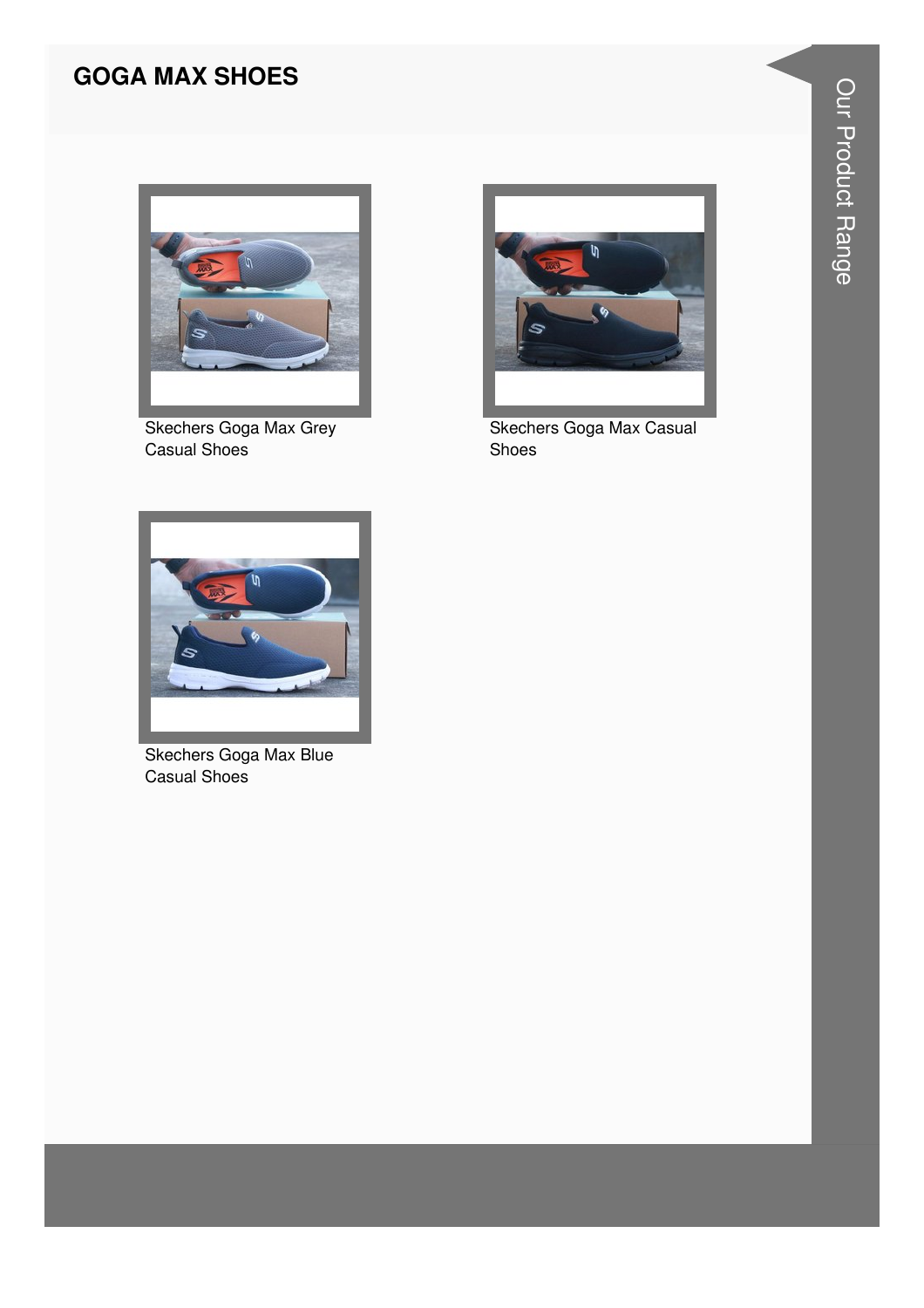#### **FILA SHOES**



Fila Mens Sports Shoes



Fila Mens Running Shoes



Fila Designer Mens Sports Shoes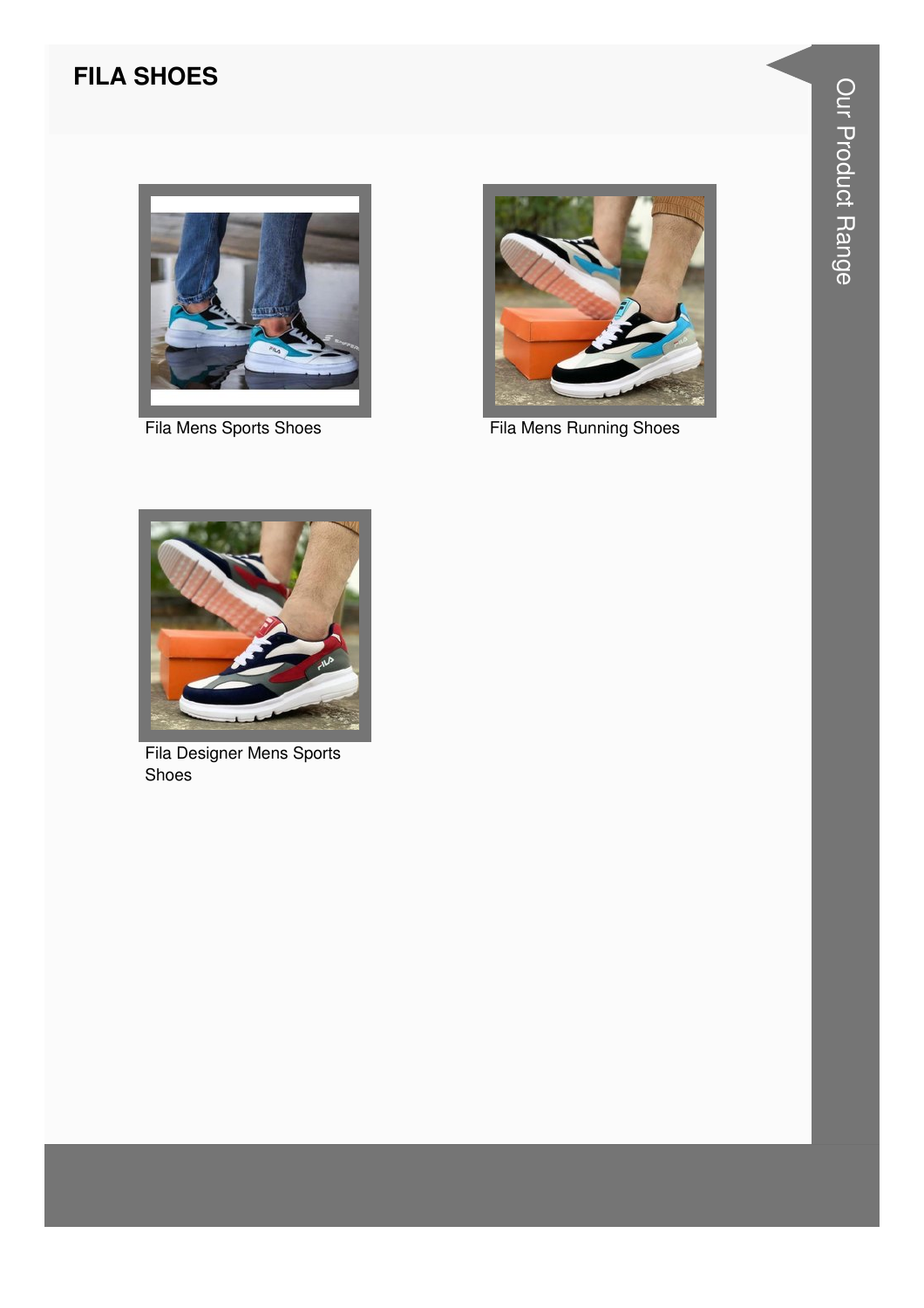#### **OTHER PRODUCTS:**



Designer Nike Epic React Shoes



Mens Daily Wear Superdry<br>Slippers



Vans Black Casual Shoes



Adidas Sports Shoes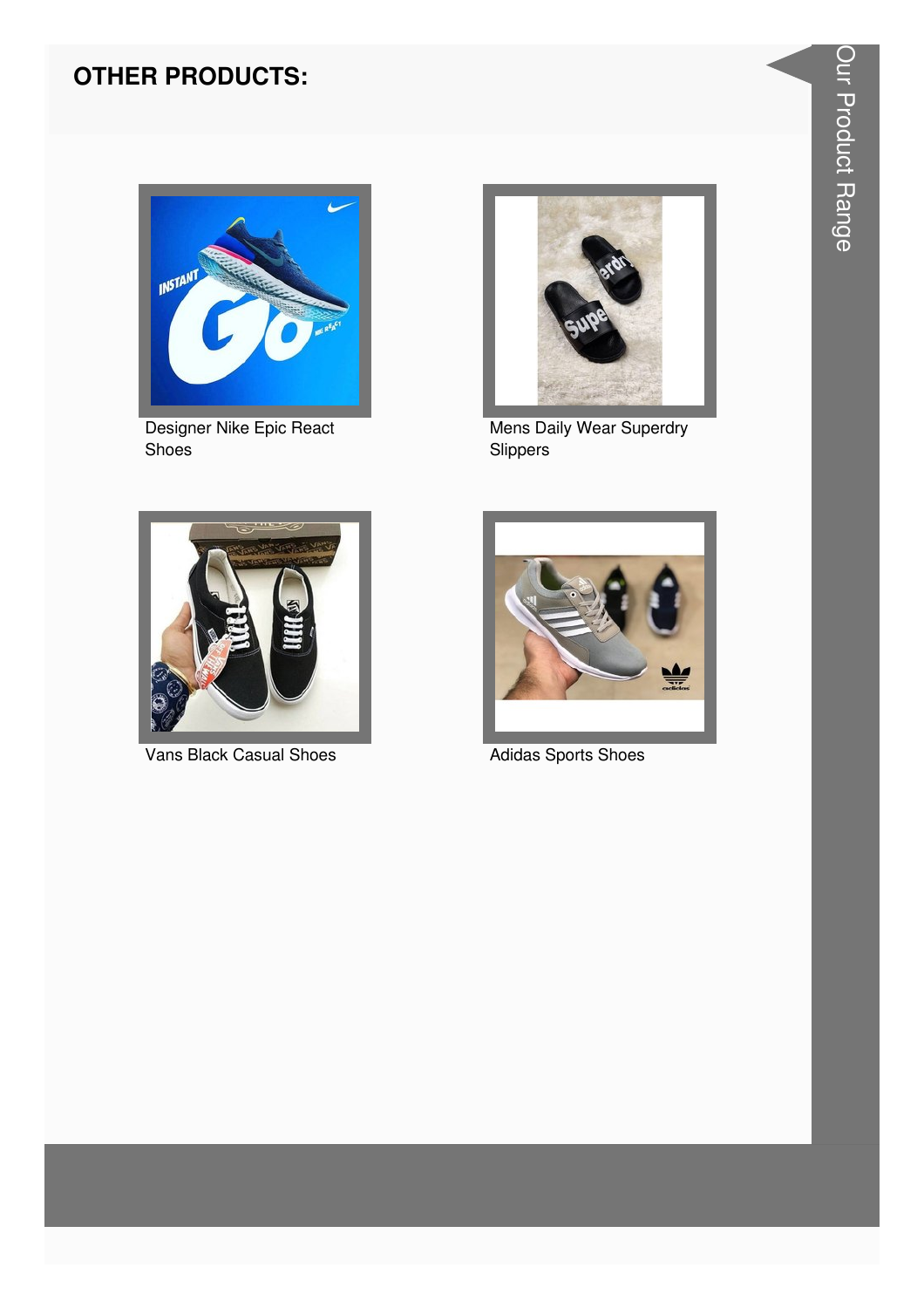## Factsheet

| Year of Establishment            | : 2020             |
|----------------------------------|--------------------|
| <b>Nature of Business</b>        | : Wholesale Trader |
| <b>Total Number of Employees</b> | : Upto 10 People   |